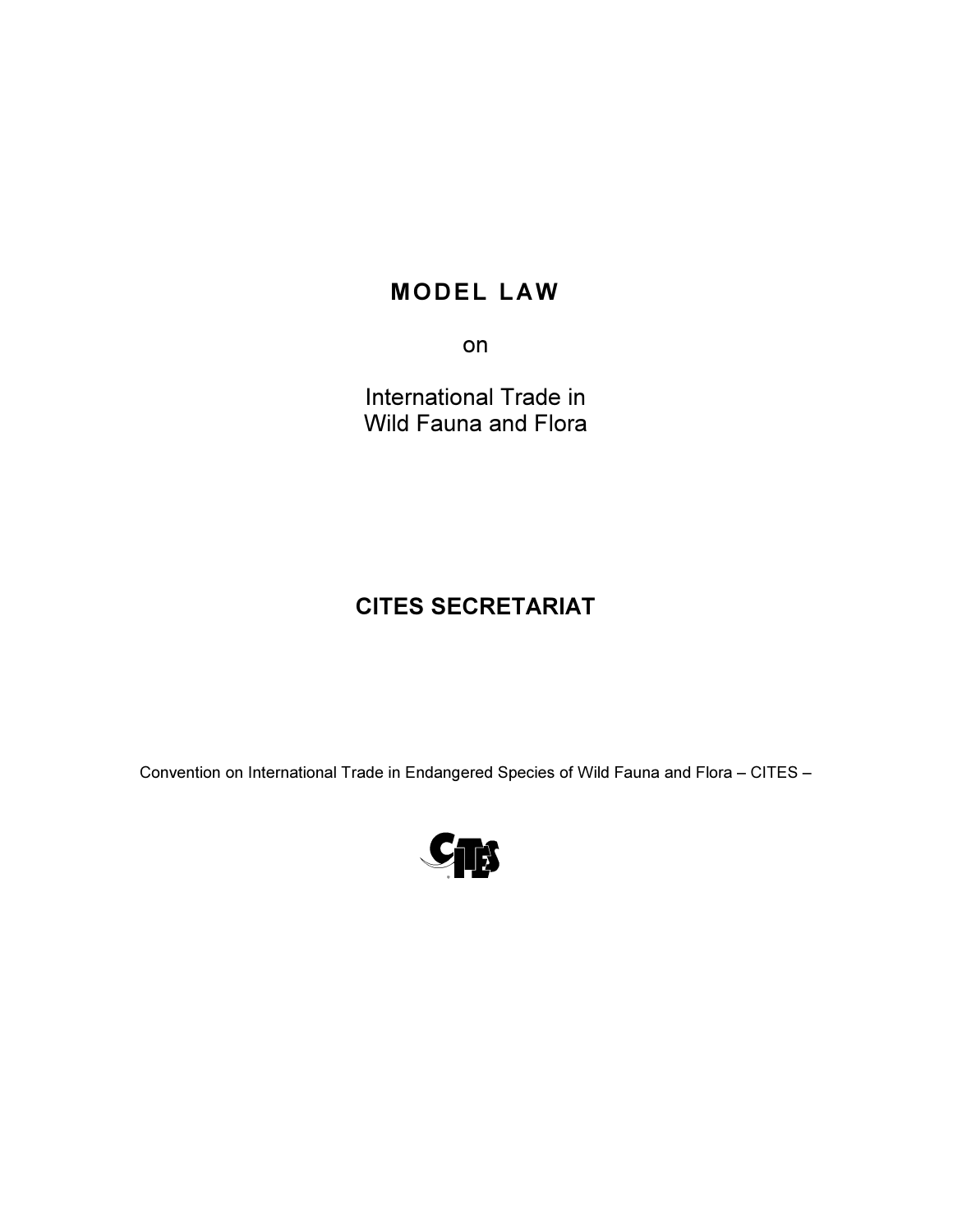### Introduction

In a country based on the rule of law, it is law that empowers government officials to act, places limits on human actions and articulates policy in relation to international wildlife trade. International agreements like CITES are generally not self-executing, so legislation is needed to give effect to them at the national level.

Creating and adopting effective and enforceable legislation is not an easy task. Effective legislation is not just a piece of paper but the practical solution to a problem. Enforceable legislation is that which is realistic in terms of what can be achieved within a country's particular context and its human or financial resources.

The Parties have some guidance on what to include in their legislation. Articles III to VII of the Convention set forth the conditions under which trade should take place. Article IX requires that Parties designate a Management Authority and a Scientific Authority. Article VIII requires that Parties prohibit trade in specimens in violation of the Convention, and penalize such trade and allow for confiscation of specimens illegally traded or possessed. Resolution Conf. 8.4 urges all Parties that have not adopted the appropriate measures to fully implement the Convention to do so, and the Resolution directs the Secretariat to identify Parties that do not have the necessary measures in place, and to provide technical assistance where required. The National Legislation Project initiated through this Resolution has been the Convention's primary mechanism for maintaining attention on this important subject, and for encouraging Parties' legislative efforts.

The legislative provisions for implementing CITES in each Party are similar, though Parties may have different legal structures, national policies, culture, species in trade, or types of trade. All Parties, however, should have a solid legal foundation for regulating international wildlife trade. It is only through legislation that is adequate, up to date and efficiently enforced that CITES can really work.

#### Nature of the Model Law

As its name suggests, the Model Law is only a template.

It is the prerogative of each Party to decide how it incorporates CITES obligations into national legislation, taking into account its needs and legal practice. In very broad terms, the National Legislation Project has identified three main options:

a) amend existing provisions in various legislative texts related to wildlife, natural resources, Customs, import/export and environment;

b) include a CITES chapter or CITES provisions in comprehensive wildlife, biodiversity or environment legislation; or

c) enact CITES-specific legislation.

All of these options involve one or more legally-binding and enforceable instruments – Constitution, parliamentary laws and subsidiary legislation in the form of implementing regulations, decrees, orders, norms or codes – through which governments comply with the requirements of the Convention.

The form of national legislation and the terminology used will vary according to legal traditions, administrative and governmental structures and other factors. Nevertheless, as far as possible,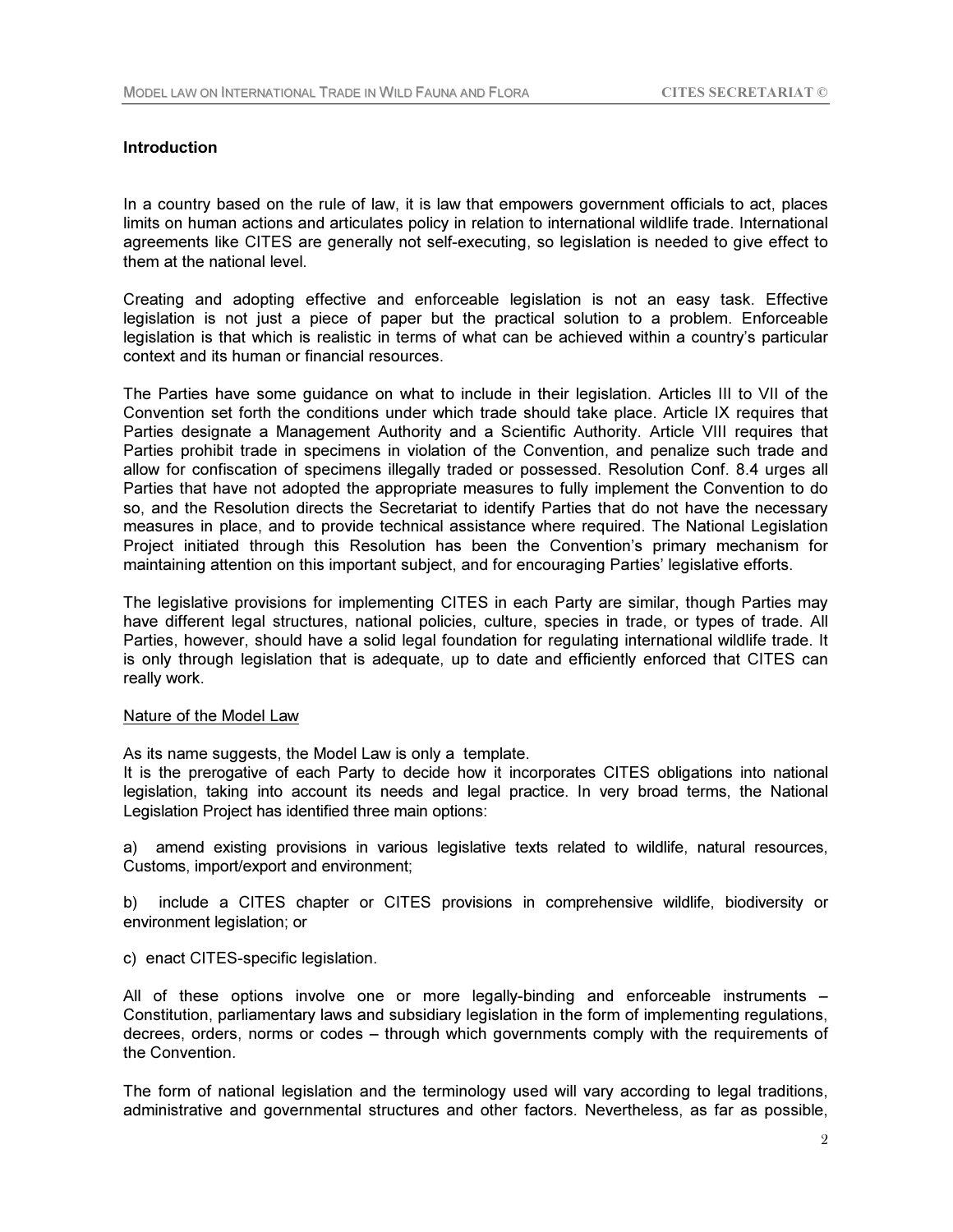efforts have been made to propose model provisions that can be incorporated into national legislation with minimal adjustment.

The Model Law is one document in a set of legislative guidance materials prepared by the Secretariat to assist Parties in the development of effective and enforceable legislation (see also legislative checklist, annotated legislative checklist, drafters' questionnaire, legislative analysis format, etc.). Such materials constitute informal tools which have not been formally adopted or made mandatory by the Parties. A draft version of the Model Law was written in 1990s and experience gained in its application has now been used to update and refine various provisions. The resulting text is reproduced below.

#### Legislative analysis process

It is hoped that the following explanatory paragraphs will assist Parties in analysing their own legislation and working with the Secretariat to ensure that they have adequate and enforceable legal authority for implementing the Convention.

The four minimum requirements for adequate CITES-implementing legislation are stated in a general way in Resolution Conf. 8.4, but the practical implementation of each requirement actually involves considering and addressing several components. These components clarify what is meant by each requirement and serve as a set of criteria for determining whether the requirement is met by particular legislation.

## a) Designation of national CITES authorities

 In analysing the first requirement, the NLP looks at the legislative designation of both a Management Authority and a Scientific Authority responsible for the implementation of CITES in accordance with Article IX, paragraph 1 of the Convention. This is different from the simple administrative decision communicated by the Parties when they deposit their instruments of ratification, acceptance, approval or accession in pursuance of Article IX, paragraph 2. The analysis considers the legal instrument (law, regulation, decree) that authorizes designation of both CITES authorities or expressly designates those authorities. For example, the legislation of some Parties makes no provision for the designation of a Scientific Authority. The analysis further considers whether legislation clearly and precisely gives CITES authorities the necessary powers to carry out their responsibilities (power to grant permits and certificates, power to establish export quotas, etc.), separates the functions of each authority and provides mechanisms for coordination and communication between these bodies as well as with other government agencies with relevant competence (e.g. Customs, police, ministry responsible for foreign trade, etc.).

#### b) Prohibition of trade in violation of the Convention

 The second requirement encompasses a set of components laid down in Articles II, III, IV, V, VI and VII of the Convention and constitutes the core of the CITES trade regime. The analysis considers whether the legislation covers all specimens of all species (animals and plants, live and dead, and parts and derivatives) included in the three Appendices of the Convention and whether it provides for any annexes or schedules to be amended as necessary. It further considers whether all types of transactions are covered, including exports, imports, re-exports, introduction from the sea, and transit and transhipment between Parties and non Parties. The analysis determines whether there are conditions relating to: the granting of permits and certificates for all types of transactions in all CITES-listed species, or at least an express provision that subordinates the issuance of permits and certificates to the provisions of the Convention; the standardized form and validity of permits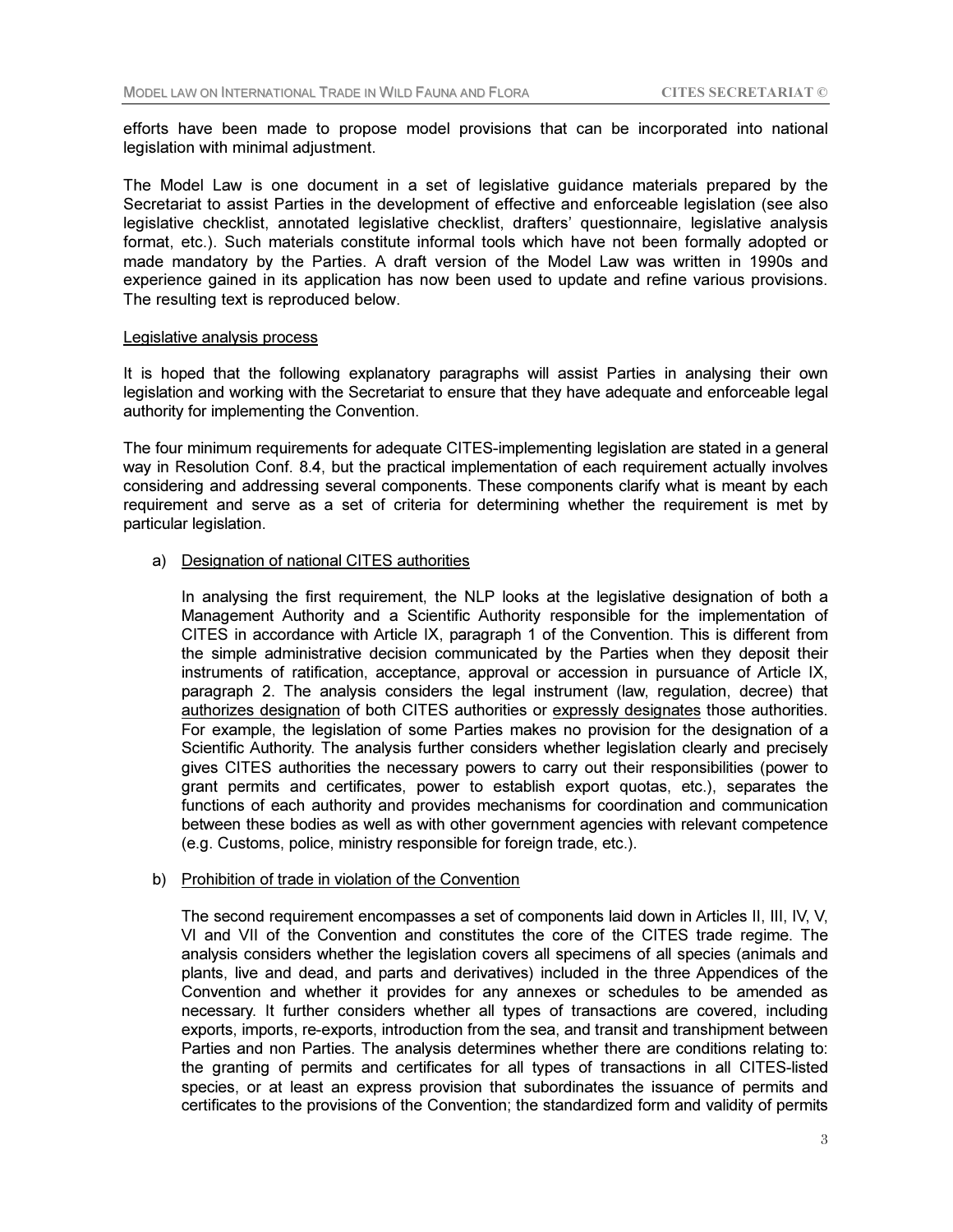and certificates; and exemptions or special procedures allowed by the Convention. The analysis further determines whether there is a general clause prohibiting any transactions without a valid permit.

#### c) Penalization of illegal trade

 The legal basis for the third requirement is stated in Article VIII, paragraph 1 (a), which includes also the possession of CITES specimens acquired in violation of the Convention. The analysis verifies that domestic legislation clearly lists the activities that are prohibited and specifies that the breach of any prohibition constitutes an offence. These include at a minimum the import or export of CITES specimens without a permit, the use of invalid or forged permits and the possession of and trade in specimens that were illegally imported or otherwise acquired. It also considers the nature and level of penalties which may be imposed for violation of CITES provisions and the procedures that must be followed.

 The analysis verifies also that the departments and agents responsible for enforcing the Convention are clearly designated by the legislation and that enforcement agents are appointed and given the necessary powers to carry out their tasks. Such powers typically include powers to search persons, baggage and other property and vehicles; powers to search premises or, where the law requires the prior grant of a search warrant by a magistrate, to apply for such a warrant; powers to request information, to inspect documents and to take samples of specimens for identification purposes; powers of arrest; and powers to seize specimens when there are grounds to believe that they are being or have been illegally imported or otherwise obtained.

 Finally, given that illegal trade in CITES specimens may be sanctioned by different laws, in particular the penal code, Customs legislation or foreign trade laws, it is important to specify which specific legal provisions apply to CITES-related offences and penalties.

#### d) Authorization to confiscate specimens illegally traded or possessed

 The legal basis for the fourth requirement is given in Article VIII, paragraph 1(b). The analysis verifies that domestic legislation provides for the confiscation or return of specimens illegally traded or possessed. Other aspects taken into consideration are: which authorities may confiscate; the extent of their confiscation powers (e.g. specimens, containers, equipment and vehicles involved in an offence); the procedures that must be followed; and the final disposal of confiscated specimens. These matters are closely connected with constitutional or general criminal law requirements, which vary from one country to another. Again, it is important to specify which specific legal provisions apply to the confiscation of specimens of CITES-listed species.

### Legal drafting

The drafting of CITES-implementing legislation calls for special skills to convert the basic obligations under the Convention into practicable, effective and clear legal provisions that use appropriate CITES concepts and terminology, and follow the prevailing drafting standards as to legislative structure, form and style. This is properly the task of legal drafters.

Without early and regular input from legal drafters, efforts to develop adequate legislation may result in drafts that: are incompatible with the provisions of the Convention or other legislation; use inappropriate language; and draw heavily upon legislative precedents from other countries, with little consideration for their suitability under local conditions. It is only after the draft has been made law that the shortcomings become evident. The Secretariat encourages Parties to involve legal drafters throughout the legislative development process and to consult with the Secretariat before the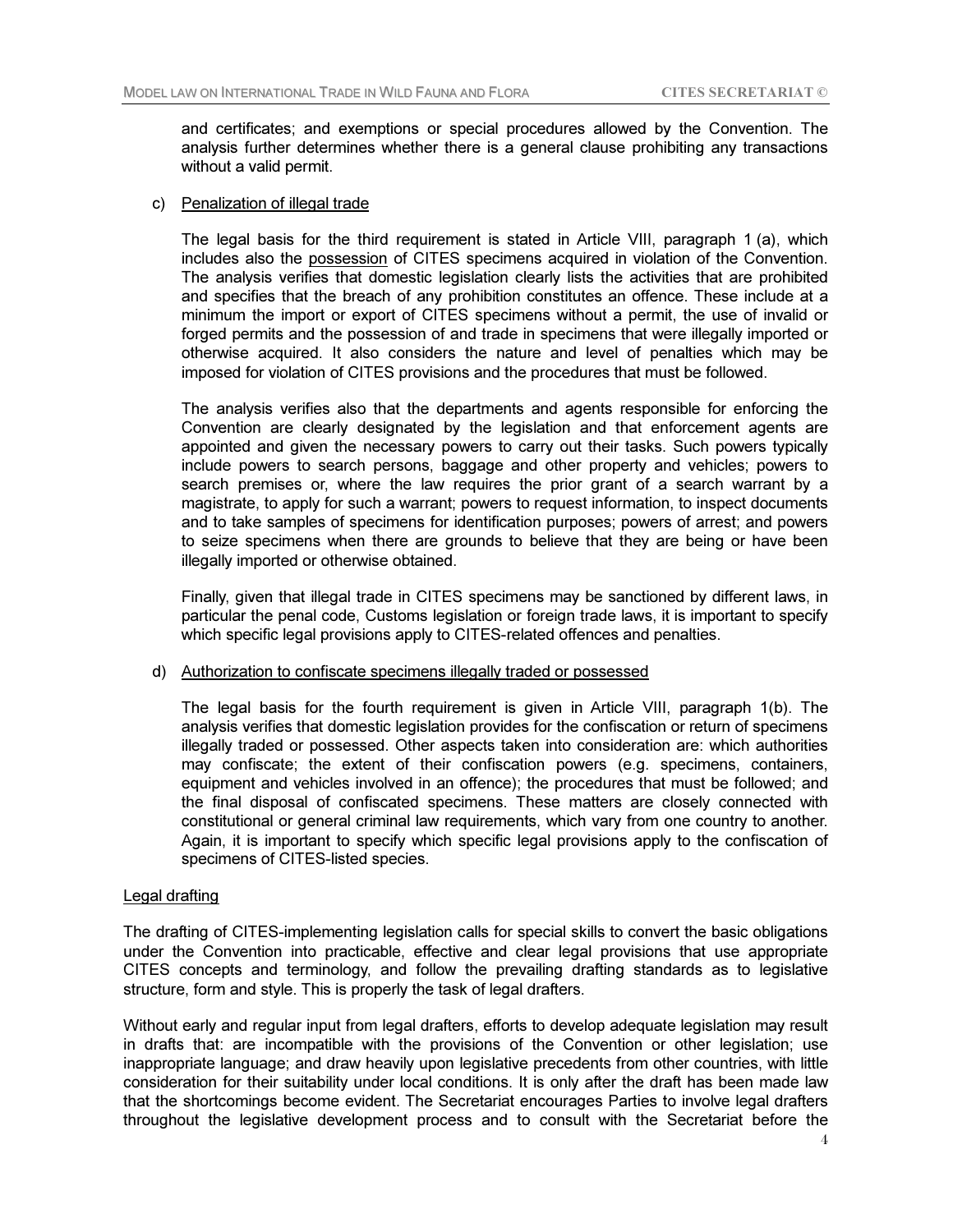enactment of CITES-implementing legislation. Parties also are encouraged to adopt plain-language legislative texts that are easily understandable to the regulated community and the public.

#### Linking wildlife trade policy development and legislation

CITES-implementing legislation should not be seen as a burdensome and stand-alone obligation but rather as the necessary framework for defining and implementing national wildlife trade policies for the conservation of and non-detrimental trade in all CITES-listed species. Legislation sets forth what citizens and enterprises are allowed to do in relation to the international trade in such species, that is, what behaviour is legal or illegal in the context of CITES.

Wildlife policy development is an essential precursor to drafting adequate legislation. A clear policy basis facilitates the introduction of procedures and practices to ensure:

- a) coherence and predictability of the legislation;
- b) transparency of legal rights and obligations;
- c) consistency, fairness and due process in legislative application; and
- d) efficiency of management and ease of implementation.

The choice of a wildlife policy, of course, is the prerogative of each Party. What is important is for this policy choice to be made thoughtfully, in consultation with stakeholders, and to be reflected fully and accurately in legislation. Policies that discourage trade in all wild-taken specimens of animals and plants or that encourage trade in captive-bred animals or artificially propagated plants may not necessarily benefit the conservation of biodiversity. The CITES Secretariat is gathering information on different wildlife trade policies with a view to providing assistance in the development and implementation of policies that support conservation efforts effectively.

[Parties' experience in the development of strengthened CITES implementing legislation has shown the importance of: simultaneous preparation of enabling and implementing legislation; complementary legislation governing the legal acquisition of and domestic trade in CITES specimens; policy coherence in relation to national wildlife trade policy, other biodiversity-related conventions, natural resource management, and development policy; timely updating of legislation to incorporate amendments to the CITES Appendices and provision for offences related to the violation of permit or certificate conditions as well as the absence of a valid permit or certificate.

National legislation as a whole should regulate all aspects of international wildlife trade, including harvesting or production, keeping, modification, sale, transport, use and disposal.

The format for biennial reports provides Parties with a means to report more regularly, easily and consistently on legislative development as well as the results of any assessments undertaken on the effectiveness of legislation.

National legislation provides CITES authorities with the authority they need to ensure adequate implementation of the Convention within their jurisdiction. Accordingly, they should: be fully familiar with its provisions; assess its effectiveness on a regular basis; and assist in identifying and correcting any gaps or weaknesses.]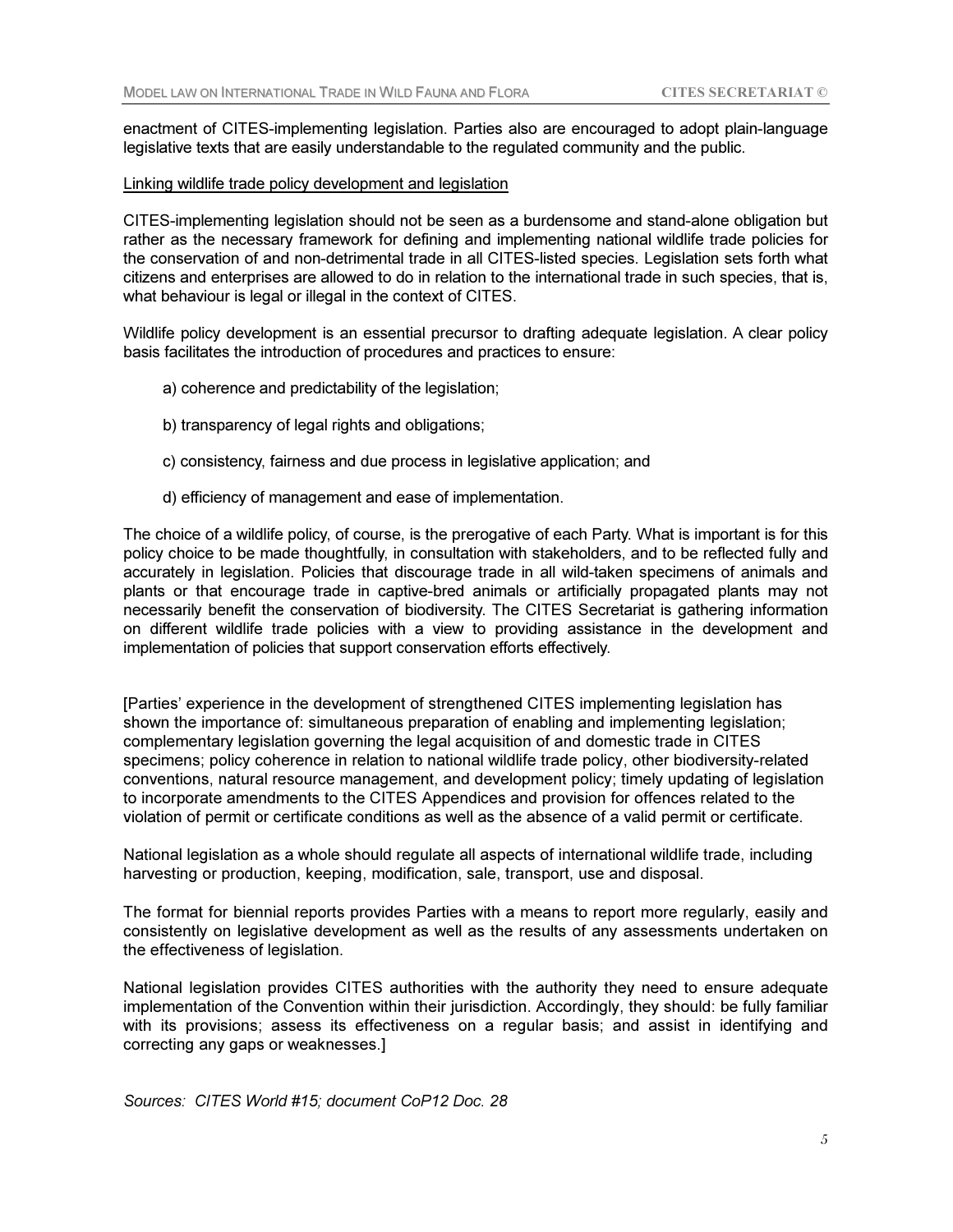# Act Number XX of 200X

# International Trade in Wild Fauna and Flora Act

An Act to implement the detailed provisions of the Convention on International Trade in Endangered Species of Wild Fauna and Flora (CITES) with a view to ensure that no species of wild fauna and flora becomes or remains subject to unsustainable exploitation because of international trade.

#### PART 1 **Preliminary**

1. This Act may be cited as the International Trade in Wild Fauna and Flora Act.

2. (1) *Definitions*. In this Act:

"Appendices": The species covered by CITES are listed in three Appendices, according to the degree of protection they need. Appendix I includes species threatened with extinction. Trade in specimens of these species is permitted only in exceptional circumstances. Appendix II includes species not necessarily threatened with extinction, but in which trade must be controlled in order to avoid utilization incompatible with their survival. Appendix III contains species that are protected in at least one country, which has asked other CITES Parties for assistance in controlling the trade. Changes to Appendix III follow a distinct procedure from changes to Appendices I and II, as each Party's is entitled to make unilateral amendments to it.

"Artificially propagated": refers only to plants grown under controlled conditions from seeds, cuttings, divisions, callus tissues or other plant tissues, spores or other propagules that either are exempt or have been derived from cultivated parental stock;

"Bred in captivity": refers only to offspring, including eggs, born or otherwise produced in a controlled environment of parents that mated or otherwise transmitted their gametes in a controlled environment, as defined in Resolutions of the Conference of the Parties;

"Certificate of origin": These documents allow the export of specimens of species listed in Appendix III when the specimens originated in a non-listing country.

"CITES": is the Convention on International Trade in Endangered Species of Wild Fauna and Flora, concluded in Washington, D.C. on 3rd March 1973, as amended in Bonn on 22 June 1979.

"CITES Secretariat": the Secretariat of CITES as referred to in Article XII of CITES;

"Conference of the Parties": the Conference of the Parties as referred to in Article XI of CITES;

"Controlled environment": environment that is manipulated for the purpose of producing animals of a particular species, that has boundaries designed to prevent animals, eggs or gametes of the species from entering or leaving the controlled environment, and the general characteristics of which may include but are not limited to: artificial housing; waste removal; health care; protection from predators; and artificially supplied food;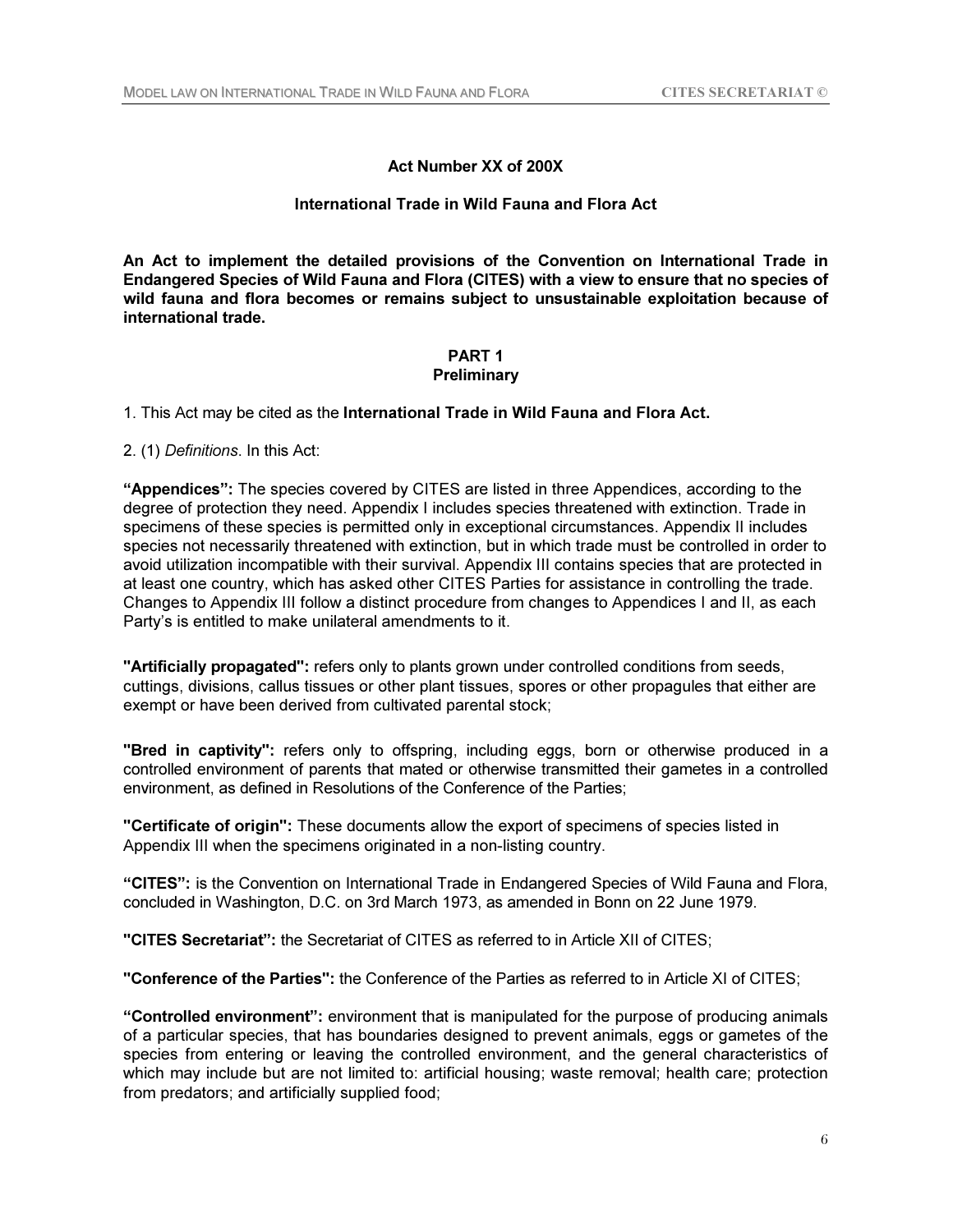"Country of origin": the country in which a specimen has been taken in the wild or born or bred in captivity or artificially propagated, or introduced from the sea;

"Court": means the Magistrate Court or Summary Jurisdiction;

"Cultivated parental stock": means the ensemble of plants grown under controlled conditions that are used for reproduction, and which must have been, to the satisfaction of the designated CITES authorities of the exporting country established in accordance with the provisions of CITES and relevant national laws and in a manner not detrimental to the survival of the species in the wild and maintained in sufficient quantities for propagation so as to minimize or eliminate the need for augmentation from the wild, with such augmentation occurring only as an exception and limited to the amount necessary to maintain the vigour and productivity of the cultivated parental stock;

"Derivative"; in relation to an animal, plant or other organism, means any part, tissue or extract, of an animal, plant or other organism, whether fresh, preserved or processed, and includes any chemical compound derived from such part, tissue or extract;

"Domestic trade": any commercial activity, including, but not limited to, sale, purchase and manufacture, within territory under the jurisdiction of (name of the country)

"Enforcement Officer": means a police officer, or customs officer or any person appointed by the Minister with authorization to enforce this Act;

"Export": means the act of taking any specimen out of any place under the jurisdiction of (name of the country);

"Hunting trophy": means any horn, ivory, tooth, tusk, claw, hoof, hide, skin, hair, feather, egg or other durable portion whatsoever of any animal, whether processed or not, which is recognizable as a durable portion of such animal;

"Import": means to land on or attempt to land on, bring into or introduce into, any place subject to the jurisdiction of (name of the country) other than transit and transhipment any specimen of species included in the Appendices of CITES;

"Introduction from the sea" means transportation into (name of the country) of specimens of any species which were taken from the marine environment not under the jurisdiction of any State, including the air space above the sea and the sea-bed and subsoil beneath the sea;

"International trade": any export, re-export, or import covered by the customs regulations and introduction from the sea;

"Invasive alien species": species introduced deliberately or unintentionally outside their natural habitats where they have the ability to establish themselves, invade, outcompete natives and take over the new environments;

"Label": piece of paper, card, or other material bearing the acronym 'CITES' and issued or approved by a Management Authority for the identification of contents as herbarium specimens, preserved, dried or embedded museum specimens or live plant material for scientific study. They shall include the name and address of the sending institution and the codes of the exporting and importing institutions over the signature of a responsible officer of that registered scientific institution;

"Legal acquisition finding": A finding by the Management Authority of the State of export determining whether specimens were acquired consistent with national laws. The applicant is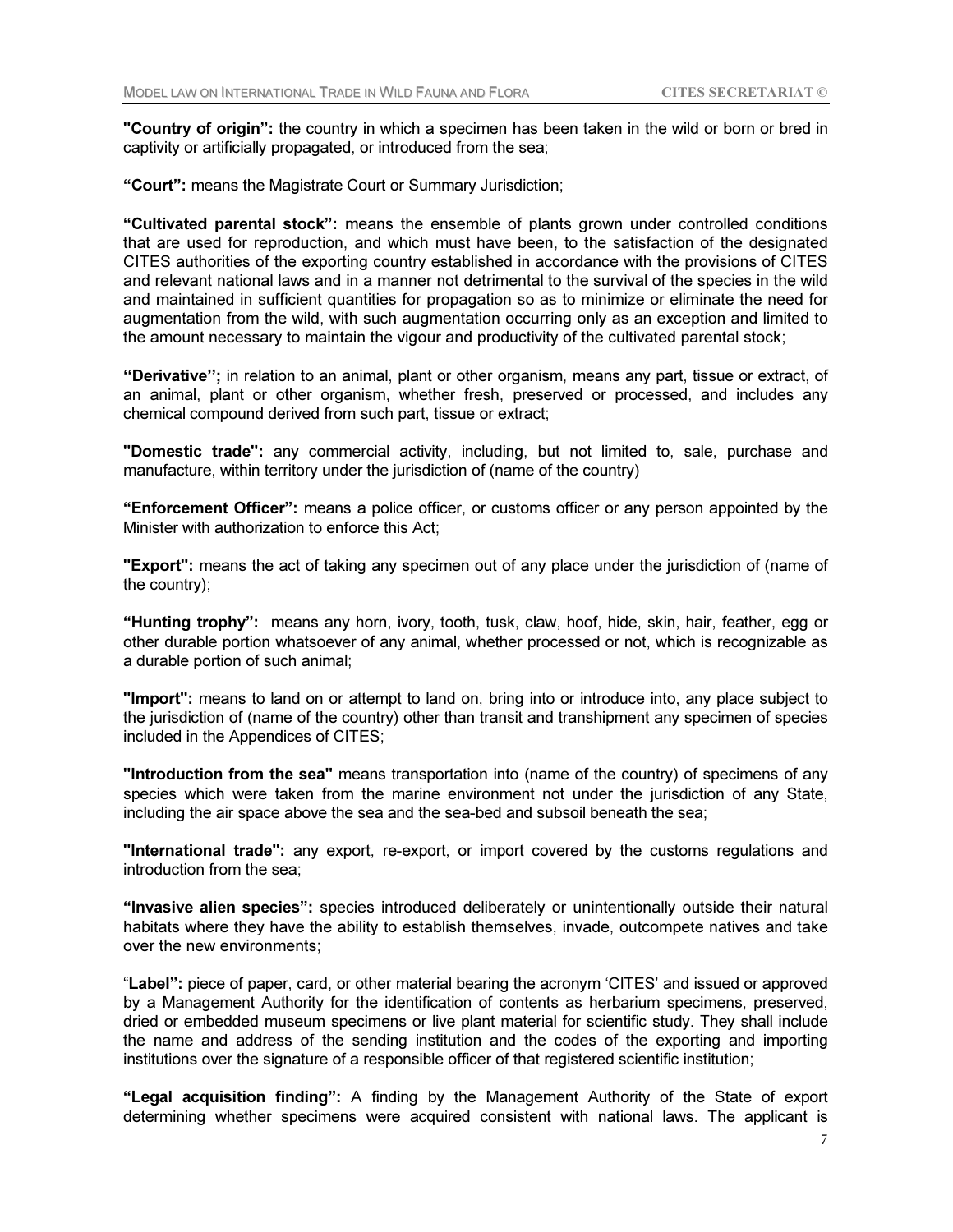responsible for providing sufficient information to show that specimen was legally acquired.

"Management Authority": a national administrative body designated in accordance with Article IX, paragraph 1(a), of CITES;

"Non-detriment finding": A finding by the Scientific Authority advising that a proposed export or introduction from the sea of Appendix I or II specimens will not be detrimental to the survival of the species and that a proposed import of an Appendix I specimen is not for purposes that would be detrimental to the survival of the species;

"Offering for sale": offering for sale or any action that may reasonably be interpreted as such, including advertising or causing to be advertised for sale and invitation to negotiate;

"Permit or Certificate": the official document used to authorize import, export, re-export, or introduction from the sea of specimens of species listed in any of the Appendices of CITES. It shall conform to the requirements of CITES and Resolutions of the Conference of the Parties or otherwise shall be considered invalid;

"Personal or household effects": dead specimens, parts and derivatives that are the belongings of a private individual and that form or are intended to form part of his normal possessions;

"Pre-convention Certificate": The pre-convention date for a specimen may vary depending on when a Party joined CITES or on a country's stricter national legislation.

"Primarily commercial purposes": means all purposes whose non-commercial aspects do not clearly predominate;

"Quota": Prescribed number or quantity of specimens that can be harvested, exported or otherwise used over a specific period of time ;

"Readily recognizable part or derivative" include any specimen which appears from an accompanying document, the packaging or a mark or label, or from any other circumstances, to be a part or derivative of an animal or plant of a species included in the Appendices, unless such part or derivative is specifically exempted from the provisions of the Convention;

"Re-export": the export of any specimen that has previously been imported;

"Rescue Centre": a centre as defined in Article VIII, paragraph 5, of CITES;

"Sale": any form of sale. For the purposes of this Act, hire, barter or exchange shall be regarded as sale; related expressions shall be similarly interpreted;

"Scientific Authority": a national scientific body designated in accordance with Article IX of CITES;

"Species": includes any species, subspecies, or geographically separate population thereof;

#### "Specimen":

(i) any animal or plant, whether alive or dead of specimens of a species included in Appendices I, II and III of CITES.

(ii) Any part or derivative which appears from an accompanying document, the packaging or a mark or label or from any other circumstances to be a part or derivative of an animal or plant of species included in the in Appendices I, II and III, unless such part or derivative is specifically exempted from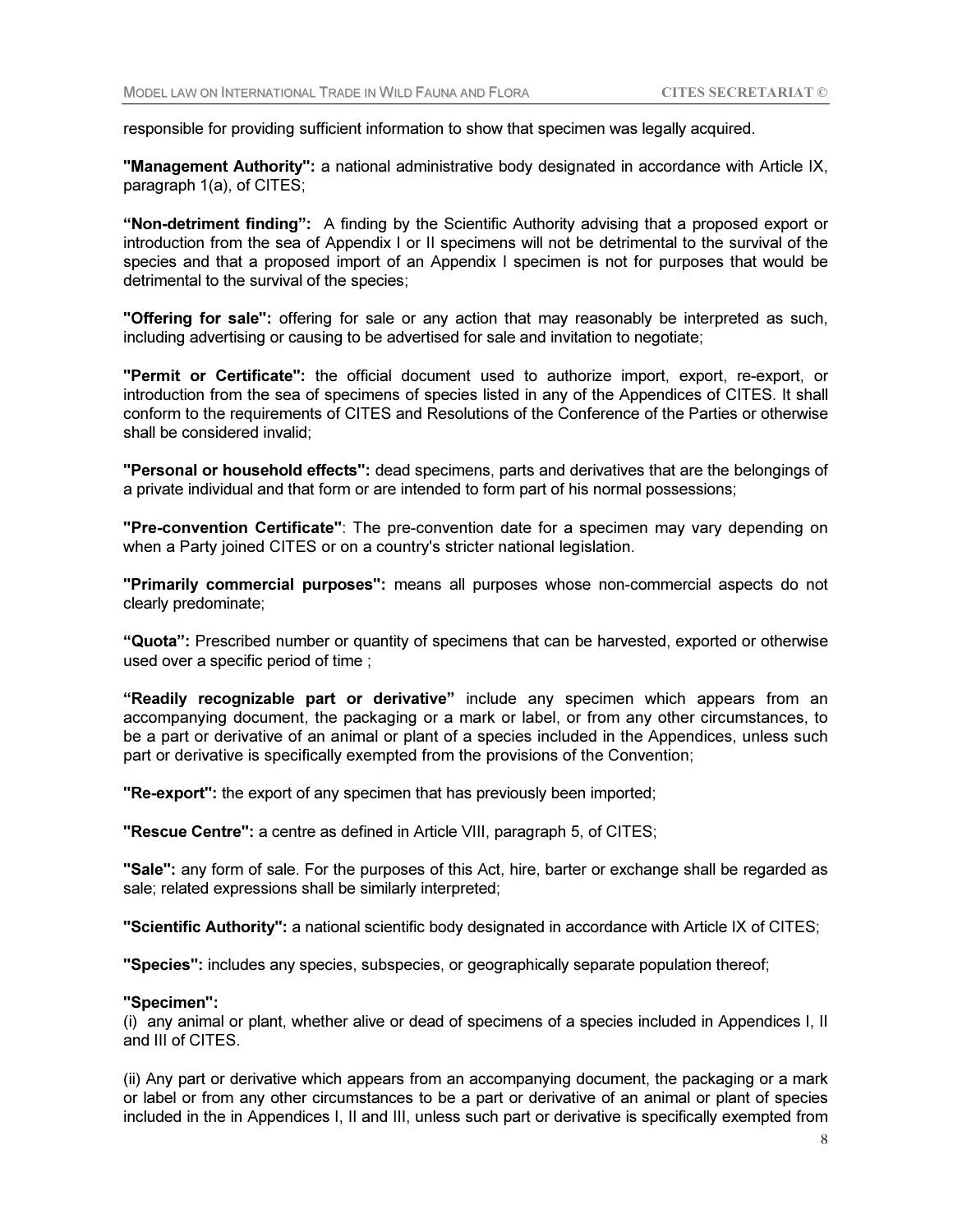the provisions of CITES.

"Tags": Piece of material for the identification of raw, tanned, and/or finished crocodilian skins entering international trade from the countries of origin;

"Transit": the transit procedures as defined by the customs regulations of (name of the country);

"Transhipment": the transhipment procedures as defined by the customs regulations of (name of the country);

"The Minister": the Minister responsible for matters relating to wild fauna and flora;

"Under controlled conditions": means in a non-natural environment that is intensively manipulated by human intervention for the purpose of plant production. General characteristics of controlled conditions may include but are not limited to tillage, fertilization, weed and pest control, irrigation, or nursery operations such as potting, bedding or protection from weather; and

3. The export, re-export, import, introduction from the sea, transit and transhipment of specimens of species listed in the Schedules of this Act, other than in accordance with the provisions of CITES and this Act is prohibited.

4. Recommendations included in Resolutions and Decisions of the Conference of the Parties to CITES shall serve as source of interpretation of the provisions of the Convention and this Act.

5. The burden of proof of the legal possession of any specimen of a species included in the CITES appendices attached to this Act lies with the possessor of that specimen.

# PART 2 Field of Application

6. This Act applies to all animal and plant species listed in the Appendices of CITES.

7. (1) Option 1: The following Schedules are attached to this Act:

- (a) Schedule 1, which lists all species included in Appendix I of CITES;
- (b) Schedule 2, which lists all species included in Appendix II of CITES;
- (c) Schedule 3, which lists all species included in Appendix III of CITES;

7. (1) Option 2: The following Schedule is attached to this Act:

(a) Schedule 1, which lists all species included in Appendices I, II and III of CITES;

Option 3: The Minister shall by order publish the Schedules to this Act.

(2) Schedule (s) to this Act are automatically amended when amendments to Appendices I,II or III of CITES enter into force. These amendments shall be published in the Gazette as soon as possible after their adoption by the Conference of the Parties. The official website of the Convention is the official reference for the Appendices.

Note*: In order to be legally binding, the lists of species covered by CITES must usually be published in the Government Gazette or equivalent official publication of the Party concerned.*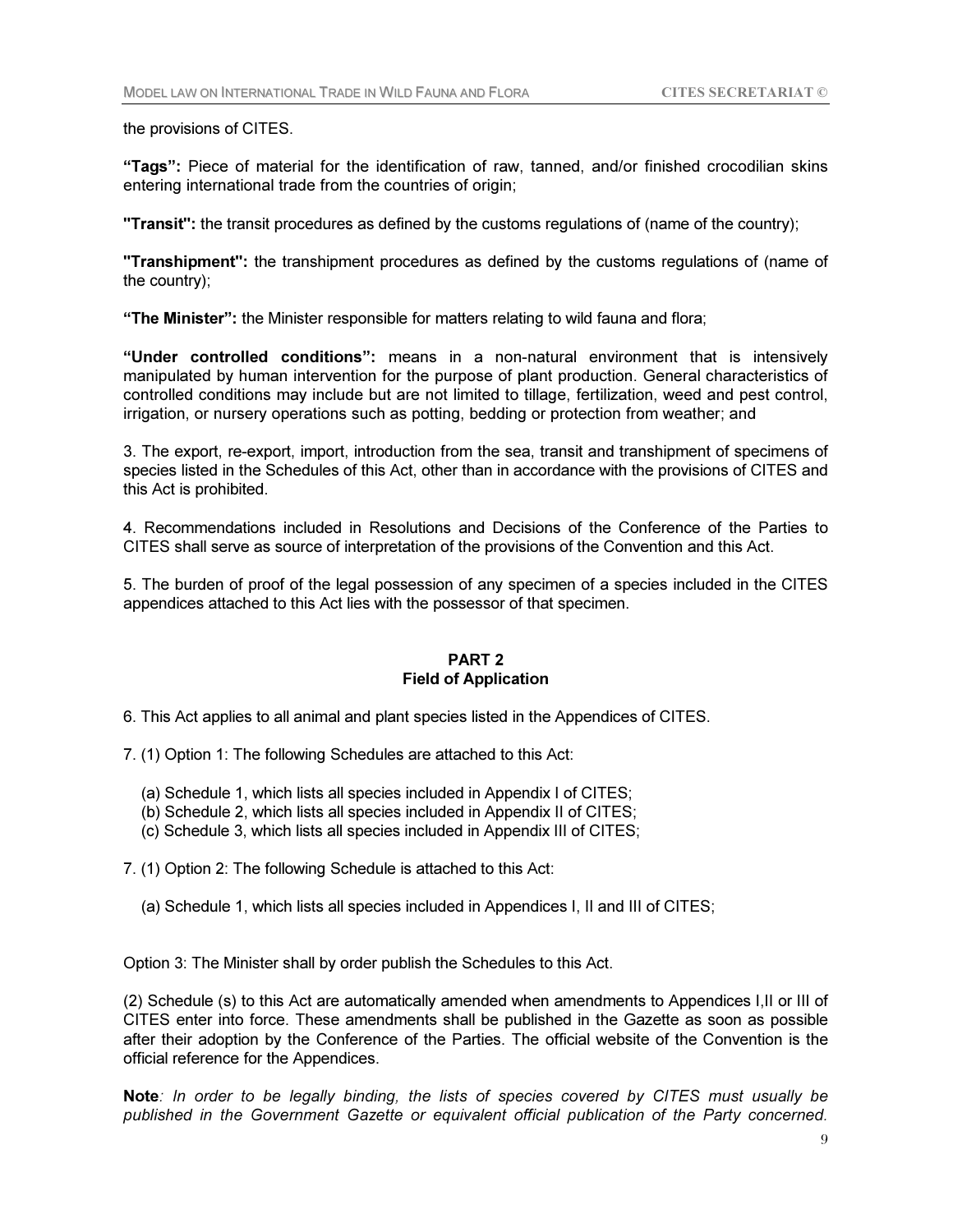*Because the CITES Appendices are regularly amended, however, Parties should develop a procedure to ensure that subsequent amendments are formally published. Countries might add other schedules with native species at the condition they make the difference with the CITES documents*.

(3) The Management Authority has the right to add or delete any species from Appendix III when the species occurs within the national jurisdiction of the country.

#### PART 3 **Authorities**

8. (1) Option A: The [name of the agency] is designated as the CITES Management Authority for [name of the country].

Option B: The Minister shall by order designate a CITES Management Authority.

Note: *More than one Management Authority may be designated, in which case a lead Management Authority should be identified.*

- (2) The specific duties of the Management Authority shall include, but are not limited to the following:
	- a) to grant permits and certificates in accordance with the provisions of CITES and to attach to any permit or certificate any condition that it may judge necessary;
	- b) to communicate with the Secretariat and other countries on scientific, administrative, enforcement and other issues related to implementation of the Convention;
	- c) to maintain records of international trade in specimens and prepare an annual report concerning such trade, and submit this report to the CITES Secretariat by 31 October of the year following the year to which the report refers;
	- d) to prepare a biennial report on legislative, regulatory and administrative measures taken to enforce the Convention, and to submit this report to the CITES Secretariat by 31 October of the year following the two-year period to which the report refers;
	- e) to coordinate national implementation and enforcement of the Convention and this Act and to co-operate with other relevant authorities in this regard;
	- f) to consult with the Scientific Authority on the issuance and acceptance of CITES documents, the nature and level of trade in CITES-listed species, the setting and management of quotas, the registration of traders and production operations, the establishment of Rescue Centres and the preparation of proposals to amend the CITES Appendices;
	- g) to represent [name of the country] at national and international meetings related to CITES;
	- h) to provide awareness-raising, training, education and information related to the Convention;

i) to advise the Minister on action to be taken for the implementation and enforcement of CITES;

- j) to designate one or more Rescue Centres for seized and confiscated living specimens
- k) to intervene in litigation before a court in any matter under this Act.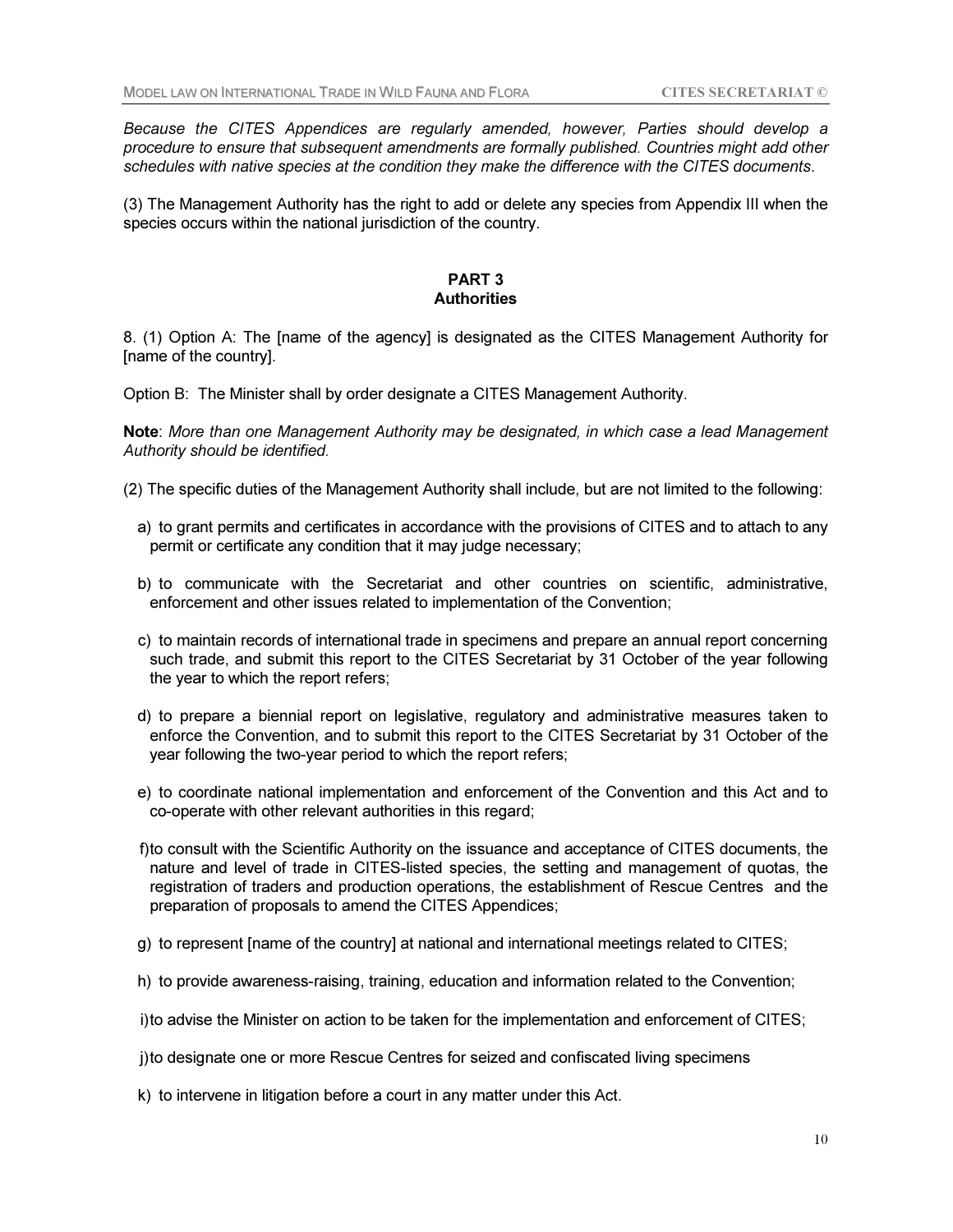9. (1) Option A: The [name of the agency] is designated as the CITES Scientific Authority for [name of the country].

Option B: The Minister shall by order designate a CITES Scientific Authority.

Note: *More than one Scientific Authority may be designated, in which case a lead Scientific Authority should be identified.*

- (2) The specific duties of the Scientific Authority shall include, but are not limited to the following:
	- a) advise the Management Authority on whether or not a proposed export of a specimen of species listed in Appendix I or II will be detrimental to the survival of the species involved;
	- b) in the case of a proposed import of a specimen of a species in Appendix I, advise the Management Authority on whether or not the purposes of the import are detrimental to the survival of the species involved;
	- c) in the case of a proposed import of a live specimen of a species listed in Appendix I, advise the Management Authority whether or not it is satisfied that the proposed recipient of the specimen is suitably equipped to house and care for it;
	- d) monitor the export permits granted for specimens of species listed in Appendix II, as well as the actual exports of such specimens, and advise the Management Authority of suitable measures to be taken to limit the issue of export permits when the population status of a species so requires;
	- e) advise the Management Authority on the disposal of confiscated or forfeited specimens;
	- f) advise the Management Authority on any matter the Scientific Authority considers relevant in the sphere of species protection;
	- g) perform any tasks foreseen in the Resolutions of the Conference of the Parties to CITES.

10. (1) Option A: The [name of the agency] is designated as the agency with authorization to enforce this Act.

Option B: The Minister shall by order designate the agency authorized to enforce this act.

Note: *More than one Enforcement Agency may be designated, in which case a lead Enforcement Agency should be identified. The functions and powers of the Enforcement Agencies are stipulated in the Part regarding Infractions and Penalties.* 

(2) It shall be the duty of all public authorities to co-operate fully with the Management Authority in enforcing the provisions of this Act.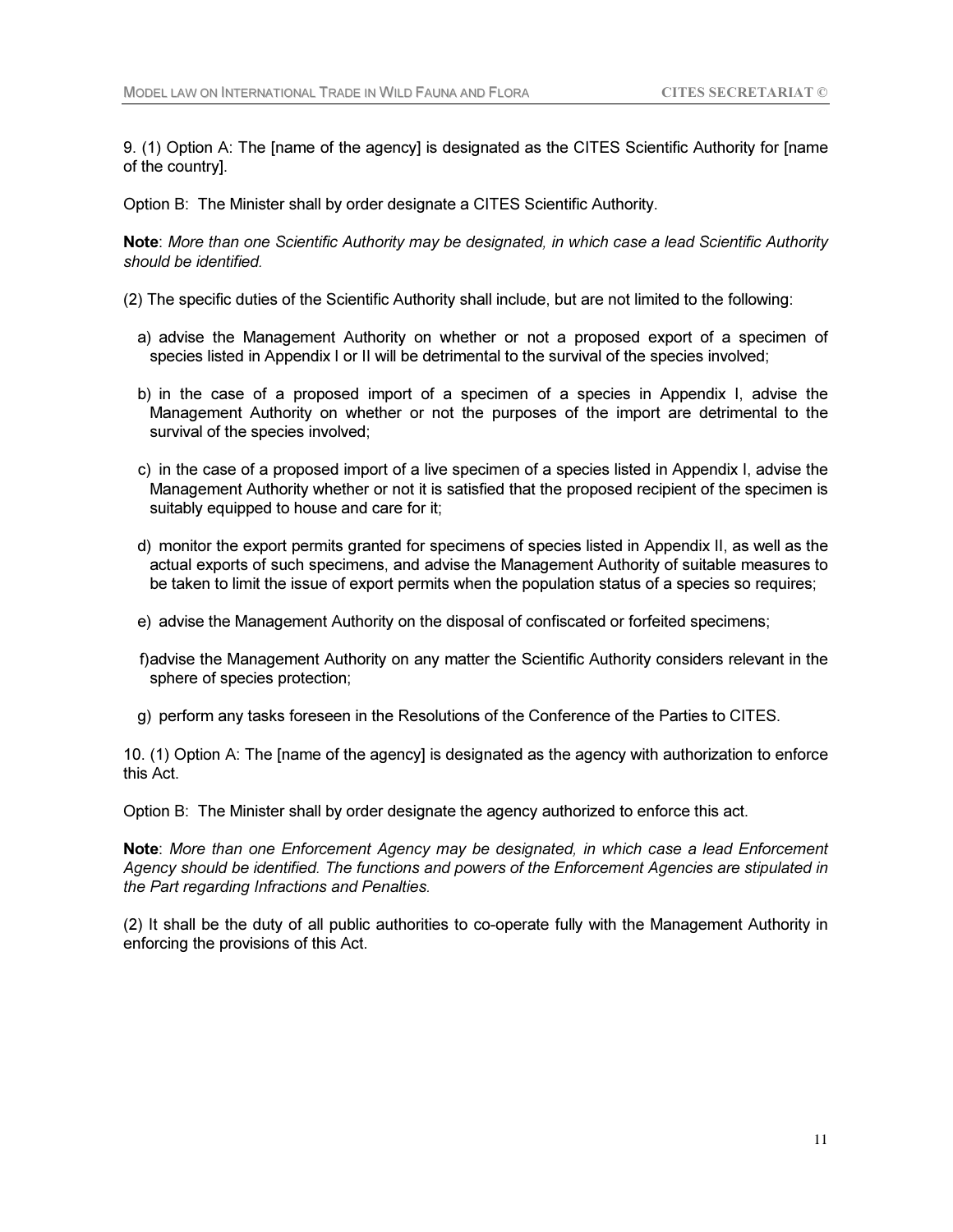## PART 4 Conditions for international trade

As far as possible, the Management Authority and enforcement authorities shall ensure that specimens of CITES-listed species pass through any formalities required for trade with a minimum of delay. To facilitate such passage, the Management Authority may designate ports of entry and ports of exit at which specimens must be presented for clearance.

The Management Authority shall ensure that all living specimens, during any period of transit, holding or shipment, are properly cared for so as to minimize the risk of injury, damage to health or cruel treatment.

## Export

11. The export of any specimen of species included in Appendices I and II requires the prior grant and presentation of an export permit.

The export of any specimen of species included in Appendix III requires the prior grant and presentation of an export permit, if [name of country or dependent territory] listed the species in Appendix III, or a certificate of origin.

An export permit shall only be granted if the following conditions are met:

(a) the Management Authority must be satisfied that the specimen concerned has been legally acquired;

 (b) the Management Authority is satisfied that any living specimen will be prepared and shipped in accordance with the most recent edition of the Live Animals Regulations of the International Air Transport Association, regardless of the mode of transport, so as to minimize the risk of injury, damage to health or cruel treatment;

(c) in the case of a specimen of a species listed in Appendices I and II, the Scientific Authority has made a non-detriment finding and advised the Management Authority accordingly.

Note: *Non-detriment findings should generally be made on a shipment-by-shipment basis, unless the Scientific Authority has set an annual export quota for a particular species which is based on a broader non-detriment finding.*

 (d) in the case of specimens of species listed in Appendix I, an import permit has been granted by the competent authority of the country of destination

### Import

12. The import of any specimen of species included in Appendix I requires the prior grant and presentation of an import permit and either an export permit or a re-export certificate.

An import permit should only be granted if the following conditions are met:

 (a) the Scientific Authority has advised that the import will be for purposes which are not detrimental to the survival of the species and is satisfied that the proposed recipient of a living specimen is suitably equipped to house and care for it;

(b) the Management Authority is satisfied that the specimen concerned is not to be used primarily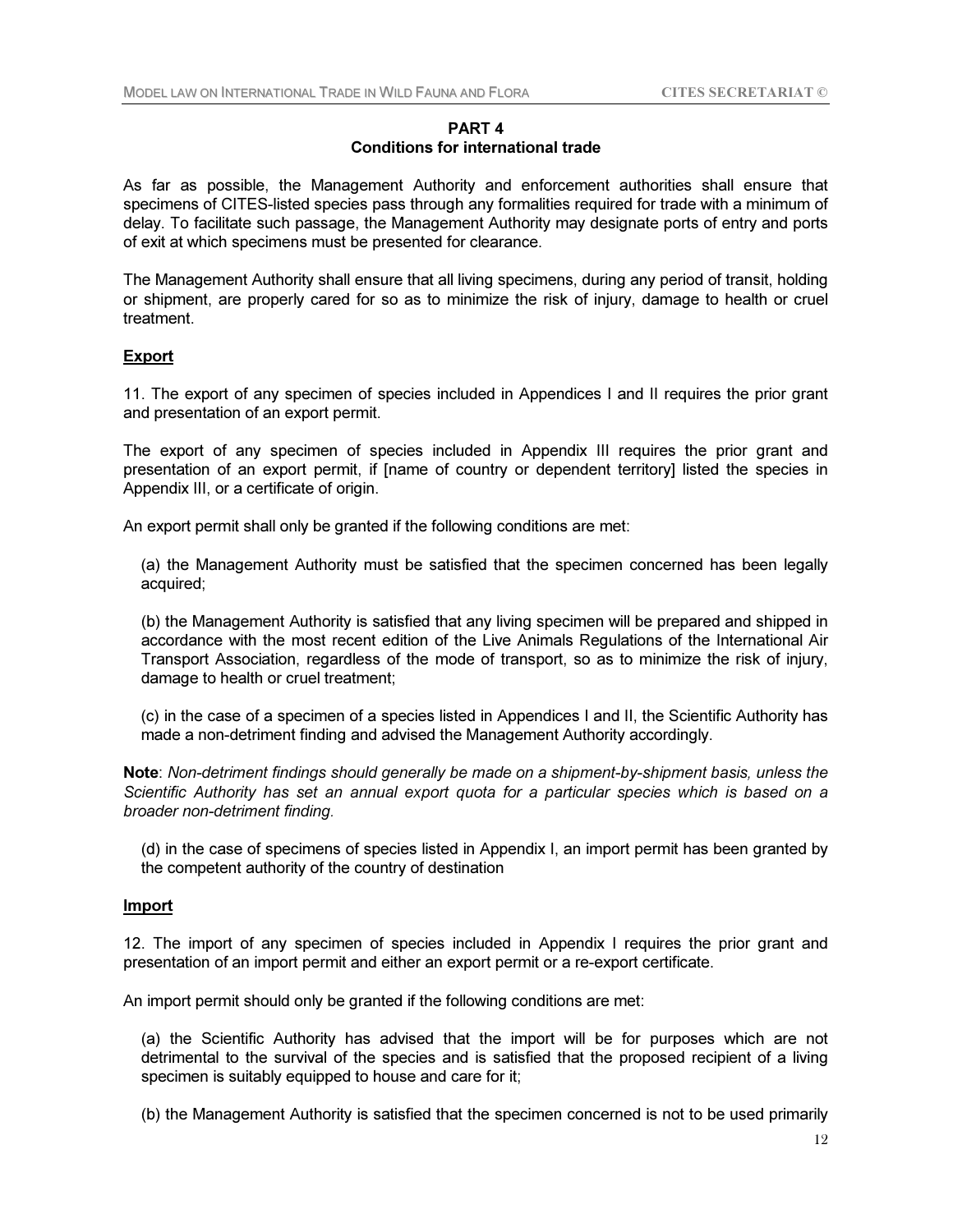for commercial purposes;

 (c) the import of any specimen of species included in Appendix II requires the prior presentation of either an export permit or a re-export certificate.

 (d) the import of any specimen of species included in Appendix III requires the prior presentation of a certificate of origin or an export permit, where the import is from a State which has included the species in Appendix III or a certificate granted by the State of re-export that the specimen was processed or is being re-exported to.

## Re-export

13. The re-export of any specimen of species included in Appendices I and II requires the prior grant and presentation of a re-export certificate.

A re-export certificate shall only be granted when the following conditions are met:

 (a) the Management Authority is satisfied that any specimen to be re-exported was imported in accordance with the provisions of this Act and of CITES;

 (b) the Management Authority is satisfied that any living specimen will be prepared and shipped in conformity with the most recent edition of the Live Animals Regulations of the International Air Transport Association, regardless of the mode of transport, so as to minimize the risk of injury, damage to health or cruel treatment;

 (c) in the case of any living specimen of species listed in Appendix I, the Management Authority is satisfied that an import permit has been granted

#### Introduction from the sea

14. The introduction from the sea of a specimen of a species included in Appendices I and II requires the prior grant and presentation of a certificate of introduction from the sea.

A certificate of introduction from the sea shall only be granted when the following conditions have been met:

 (a) the Scientific Authority advises that the introduction of any specimen will not be detrimental to the survival of the species;

 (b) the Management Authority is satisfied that any specimen of a species listed in Appendix I is not to be used for primarily commercial purposes and that the proposed recipient of any living specimen is suitably equipped to house and care for it;

 c) the Management Authority is satisfied that any living specimen of a species listed in Appendix II will be so handled as to minimize the risk of injury, damage to health or cruel treatment.

# Permits and certificates

15. To be valid, all permits and certificates must be in a form prescribed by the Management Authority and which is in conformity with the provisions of CITES and Resolutions of the Conference of the Parties to CITES. A sample permit/certificate format is attached as Schedule 4.

(a) Export permits and re-export certificates are valid for a period of six months from their date of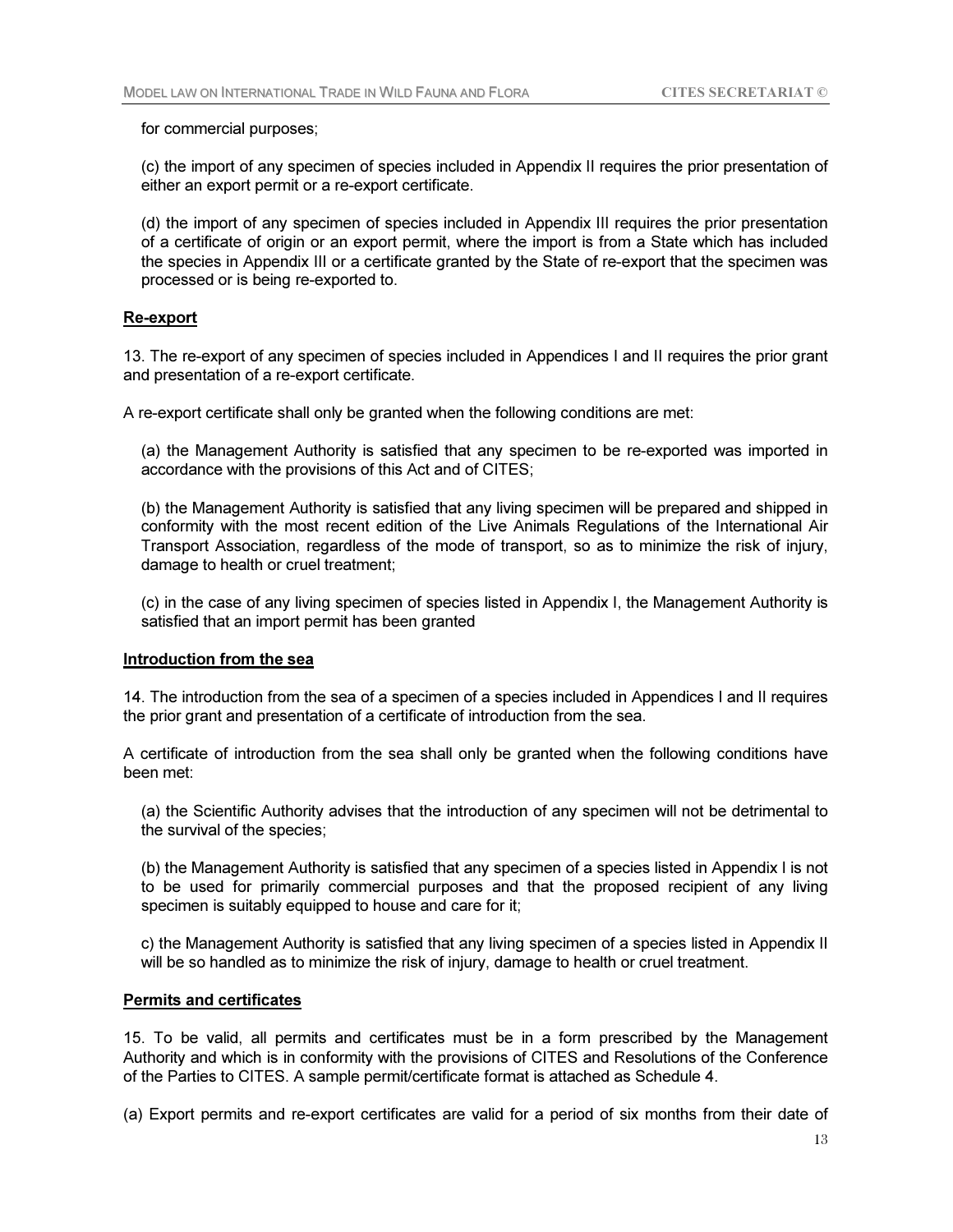issue.

(b) Import permits for specimens of species included in Appendix I are valid for a period of twelve months from their date of issue.

(c) A separate permit or certificate is required for each consignment of specimens.

(d) The Management Authority shall cancel and retain used export permits and re-export certificates issued by authorities of foreign States and any corresponding import permits.

(e) Permits and certificates may not be transferred to a person other than the one named on the document.

(f) The Management Authority may require applicants for permits or certificates to provide any additional information that it may need to decide whether to issue a permit or certificate.

(g) The Management Authority may, at its discretion, grant or refuse to grant a permit or certificate, or grant a permit or certificate subject to certain conditions.

(h) The Management Authority may at any time revoke or modify any permit or certificate it has issued if it deems it necessary to do so, and shall do so when the permit or certificate has been issued as the result of false or misleading statements by the applicant.

(i) Only valid export permits, re-export certificates and certificates of origin from exporting countries shall be accepted to authorize the import of specimens of species included in Appendices I, II and III.

16. (1) A permit or a certificate issued in violation of the law of a foreign country or in violation of the Convention or contrary to the Resolutions of the Conference of the Parties to CITES shall be considered invalid.

(2) If any condition attached to a permit or certificate has not been complied with, it shall be considered as invalid.

#### PART 5 Registration and Marking

17. (1) All persons wishing to trade in specimens of any species listed in Appendix I must be registered with the Management Authority. *[Countries should register traders in specimens of species listed in Appendix II and III if it is recommended under a Resolution (e.g. sturgeon* 

*specimens). Otherwise, countries may choose whether to require such registration.]*

Note: *If deemed necessary, legislation may also require the registration of traders and production operations dealing in specimens of Appendix II and III listed species. The potential administrative burden of such registration, however, should be carefully considered*.

(2) All persons wishing to produce captive bred animals and artificially propagated plants for commercial trade purposes of any species listed in Appendix I must be registered with the Management Authority. *[Countries should require the registration of producers of species listed in Appendices II and III if it is recommended under a Resolution. Otherwise, countries may choose whether to require such registration.]*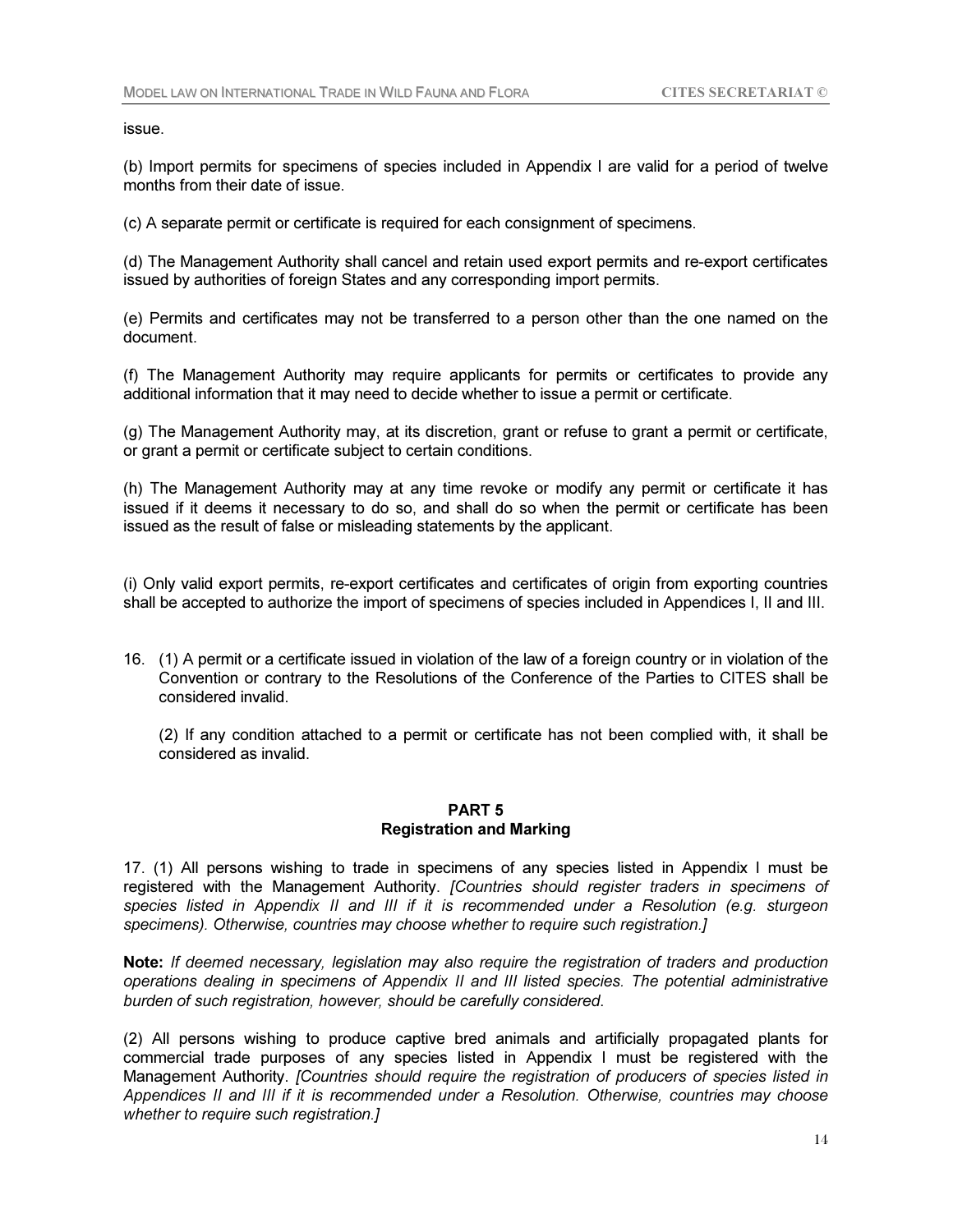(3) All persons registered with the Management Authority for captive breeding of animals or artificial propagation of plants must keep records of their stocks and of any transactions. The Management Authority may inspect the premises and records of persons registered with the Management Authority at any time.

[addressed in enforcement section]

- 18. (1) The Minister shall determine by Order:
- a. the Appendix II or III-listed species that are subject to special registration [e.g. sturgeon]
	- a. the format of the application for registration foreseen in section 17;
	- b. the conditions that shall be met in order to be registered;
	- c. the format and contents of the registers that contain the records foreseen in section 17.

(2) If the conditions for registration are not complied with, the registration must be withdrawn.

(3) Specimens of animal species listed in Appendix I that have been bred in captivity may not be traded unless they originate from a breeding operation registered by the Management Authority, and have been individually and permanently marked in a manner so as to render alteration or modification by unauthorized persons as difficult as possible. The conditions for registration are determined by the Management Authority.

[Additional text on marking (e.g. crocodile tagging and universal sturgeon label) should be added here.]

Note: *Registration may be required for the possession, trade, production and/or processing of species that are commercially valuable and subject to illegal trade (e.g. ivory, caviar and other sturgeon products, queen conch, etc.) Management plans may also be required. Some countries require the possession of all specimens of Appendix I-listed species, or all pre-Convention specimens, to be registered*.

#### PART 6

## Exemptions and Special Procedures

19. (1) *Transit and transhipment. W*here a specimen is in transit or transshipment through (name of the country), no additional CITES permits and certificates shall be required. In all cases, the transit or transshipment must be in accordance with the conditions of transport lay down in this act and the custom laws of (name of the country). Enforcement authorities shall have the power to inspect a specimen in transit or transhipment to ensure that it is accompanied by the appropriate CITES documents and to seize such a specimen if that is not the case.

(2) *Pre-Convention*. Where the Management Authority is satisfied that a specimen of a CITESlisted species was acquired before the provisions of the Convention became applicable to that species, it shall issue a pre-Convention certificate upon request. No other CITES document is required to trade in the specimen.

(3) *Personal and household effects.* Provisions foreseen in Part 4 shall not apply to dead specimens, parts and derivatives of species listed in Schedules 1 to 2 which are personal or household effects being introduced into the (name of the country), or exported or re-exported therefrom, in compliance with rules specified by the Management Authority in accordance with the text of the Convention and the Resolutions of the Conference of the Parties. [need to align this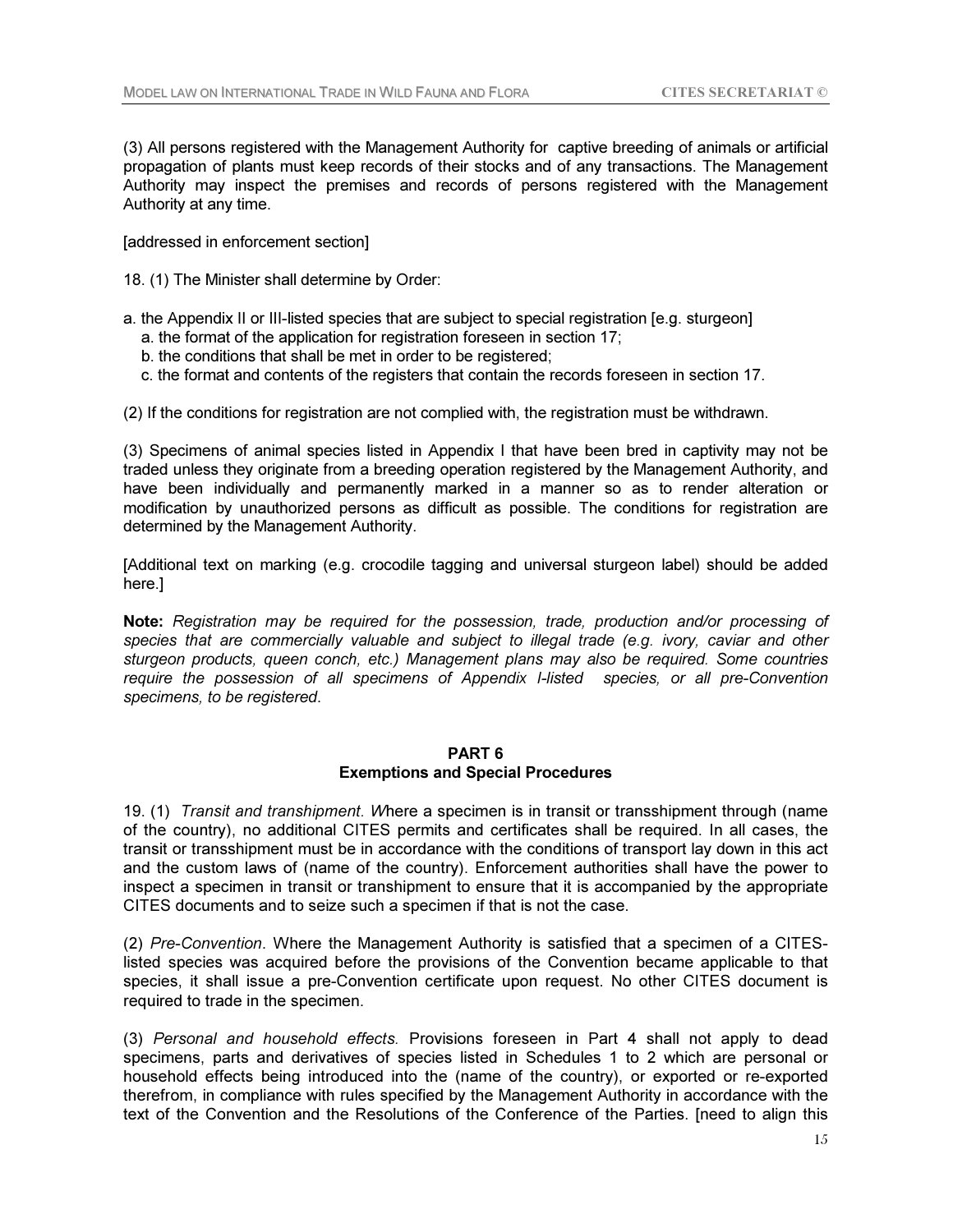with Resolution Conf. 13.7 and to explain some more about tourist specimens, hunting trophies and personal pets.]

*(4) Specimens born and bred in captivity or artificially propagated. S*pecimens of species listed in schedule 1 that have been born and bred in captivity or artificially propagated shall be treated in accordance with the provisions applicable to specimens of species listed in Schedule 2. [need to mention ranching and other production systems]

(5) *Scientific exchange.* The documents referred in Part 4 of this act, shall not be required in the case of non-commercial loans, donations and exchanges between scientific institutions, registered by the Management Authority, of herbarium specimens, other preserved or dried or embedded museum specimens, and live plant material which carry a label issued or approved by the Management Authority.

(6) *Travelling exhibitions.* The Management Authority may waive the requirement of an import or export permit or re-export certificate and allow the movement of specimens which form part of a traveling zoo, circus, menagerie, plant exhibition or other traveling exhibition, provided that the exporter or importer registers full details of such specimens with the Management Authority, the specimens are covered by a pre-Convention certificate or a certificate showing that they were bred in captivity or artificially propagated and the Management Authority is satisfied that any living specimen will be so transported and cared for as to minimize the risk of injury, damage to health or cruel treatment. [check this against Resolution Conf. 12.3 (Rev. CoP13)]

Note: *Countries may provide for simplified procedures to issue permits and certificates pursuant to*  Part XII of Resolution Conf. 12.3 (Rev. CoP13) and Annex 4. There are also more flexible *procedures for trading coral and timber and certain plants covered by a phytosanitary certificate.* 

# PART 7 Offences and Penalties

The offences below do not contain any intent requirement, but this may need further consideration in some jurisdictions if criminal penalties are involved. In general, such offences can result in administrative, civil or criminal liability and punishment. 'Person' could be defined somewhere in the Act to include both natural and legal persons.]

20. (1) It is an offence under this Act to import, export, re-export, or introduce from the sea, or attempt to import, export, re-export or introduce from the sea, any specimen of a species listed in the Schedules without a valid permit or certificate.

Note: *This should cover circumstances involving a forged or invalid document or one that has been modified by anyone other than the Management Authority. Separate offencescould be provided for misuse of a document or failure to comply with the conditions of a permit or certificate. There could also be offences for shipments in violation of IATA live animal regulations.* 

(2) A person who is found guilty of the offence under subsection (1) above shall be liable on summary conviction to a fine not exceeding [a multiple of the value of the specimens or a monthly or daily salary level] and to imprisonment for a term not exceeding.five years?... months (years).

21. (1) It is an offence under this Act for any person to have in his or her possession or under his or her control, or to offer or expose for sale or display to the public, any specimen of a species listed in the Appendices which was not legally acquired.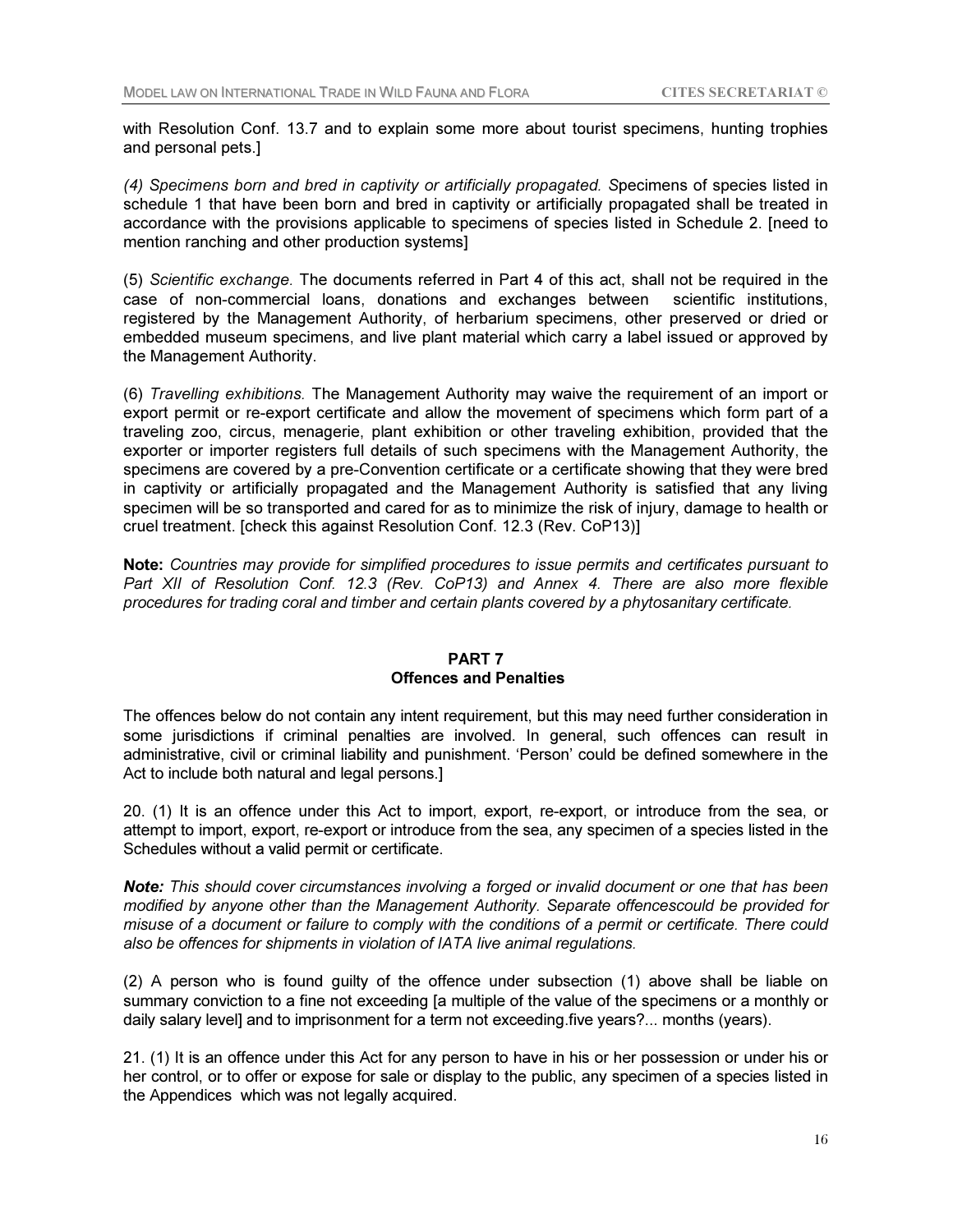(2) A person who without reasonable excuse fails to comply with the requirements of subsection (1) shall be guilty of an offence and shall be liable on summary conviction to a fine not exceeding.... and to imprisonment for a term not exceeding.... months (years).

22. (1) It is an offence under this Act to make or attempt to make either oral or written false or misleading statements in, or in connection with, an application for a permit or certificate or registration. [Note: There may also be a general criminal offence for false statement. Additional general crimes that could be considered in prosecution include fraud, conspiracy, smuggling, money laundering and racketeering or organized crime,]

(2) A person who is found guilty of an offence under subsection (1) above shall be liable on summary conviction to a fine not exceeding.... and to imprisonment for a term not exceeding.... months (years).

23. (1) It is an offence under this Act to obstruct or otherwise hinder an Officer in the performance of his or her duties.

(2) A person who is found guilty of the offence under subsection (1) above shall be liable on summary conviction to a fine not exceeding.... and to imprisonment for a term not exceeding.... months (years).

[It is an offence under this Act for an enforcement officer to accept any unauthorized personal payment or other form of personal compensation in order to see to the furtherance of any provisions under this Act.]

24. (1) It is an offence under this Act for any unauthorised person to alter, deface or erase a mark used by the Management Authority to individually and permanently identify specimens.

(2) A person who is found guilty of the offence under subsection (1) above shall be liable on summary conviction to a fine not exceeding.... and to imprisonment for a term not exceeding.... months (years).

25. The maximum fine and duration of imprisonment are doubled in the case of offence involving species included in Appendix I .

26. The maximum fine and duration of imprisonment are doubled for subsequent offences specified in sections 24,25,26,27,28

27. (1) Where an offence under this Act which has been committed by a body corporate is proved to have been committed with the consent or connivance of, or to be attributable to any neglect on the part of, a director, manager, secretary or other similar officer of the body corporate, or any person who was purporting to act in any such capacity, he, as well as the body corporate, shall be guilty of that offence and shall be liable to be proceeded against and punished accordingly. [fine levels for corporate offenders should generally be higher]

(2) In this section "director", in relation to a body corporate established by or under any enactment for the purpose of carrying on under public ownership any industry or part of an industry or undertaking, being a body corporate whose affairs are managed by its members, means a member of that body corporate.

28. A person convicted of an offence under this Act, or any regulations promulgated under this Act, for which no penalty is expressly provided is liable to a fine not exceeding \$ \_\_\_\_or to imprisonment for a term not exceeding \_\_\_\_\_ months.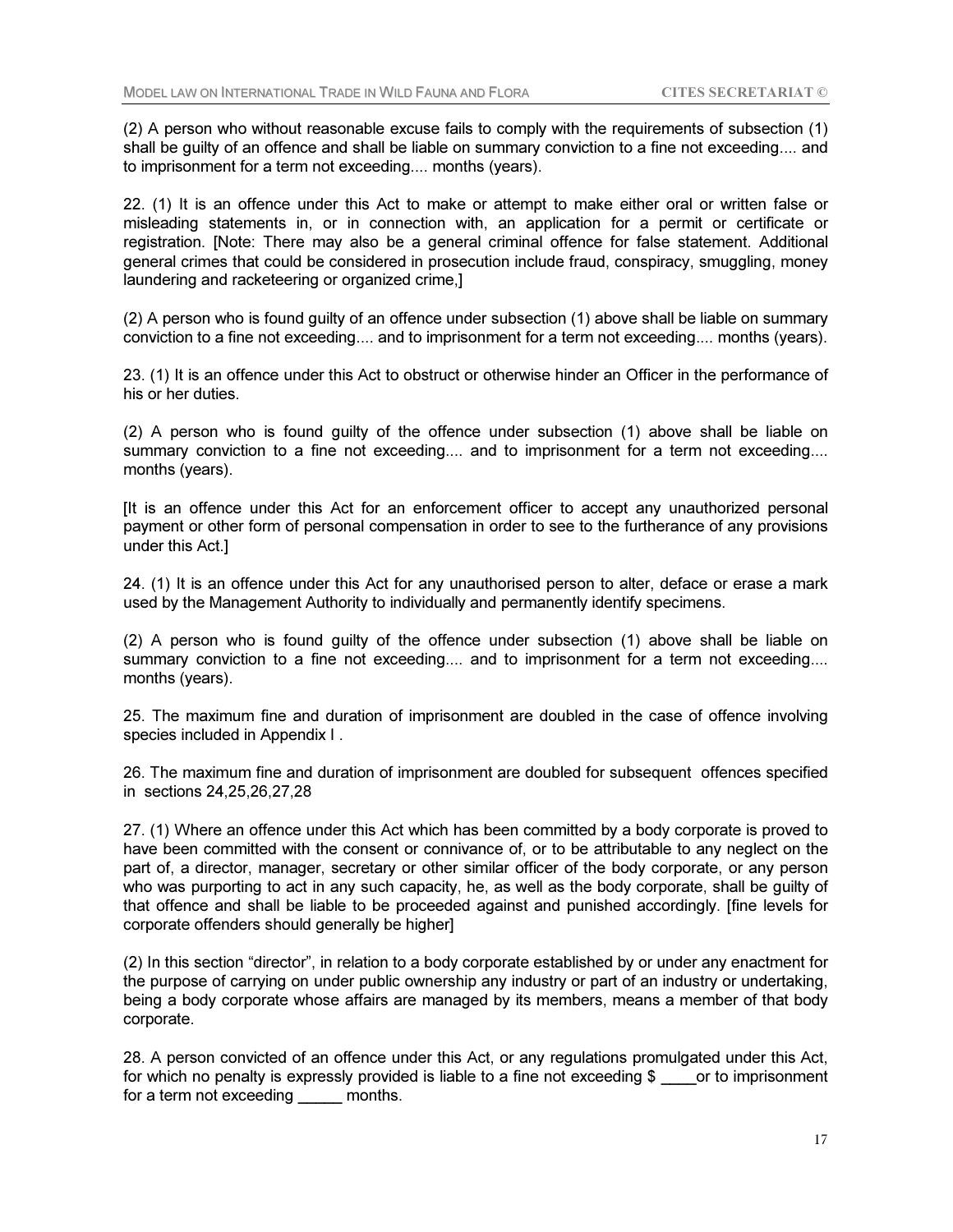29. Expenses incurred as a result of seizure, including custody costs, the costs of transporting and disposing of specimens or of maintaining live animals and plants during the time of seizure shall be recoverable from the offender if known.

[In addition to any other penalty imposed, a court may require compensation from a convicted offender or bar a convicted offender from possessing certain species or trading in or producing such species for a certain period of time.]

[A provision could be added on calculating the value of certain species or the amount of environmental harm done.]

## Enforcement Powers

[This section should provide for entry, evidence collection, interview/interrogation, search, sampling, seizure, arrest and confiscation – generally in that order.]

30. (1) If an Officer is satisfied that there is reasonable evidence of an offence, he or she may detain the person suspected and seize any items related to the suspected offence.

(2) An Officer may:

(a) Seize anything which he or she reasonably suspects is the object of or evidence of an offence. (b) Enter premises or a vehicle he or she reasonably suspects detain a specimen in violation of the provisions of this Act [includes seaports, airports and free ports – should be possible at any time and not just during daylight hours];

(c) Examine what he reasonably suspects to be a specimen transported, acquired or traded in violation of the provisions of this Act;

(d) Examine any records held apparently relating to specimens referred to in paragraphs (a) and (b) of this subsection.

(e) Take photos or samples

31. (1) In all cases, the specimens that are the subject of an offence shall be confiscated. [Note: Some countries provide for administrative as well as judicial confiscation. Not all countries allow mandatory confiscation. Some countries provide a process under which an individual may seek the return of a specimen or item.]

(2) When a person is convicted of an offence against this Act, any cage, container, boat, aeroplane, vehicle, or other article and equipment in respect of or by means of which the offence was committed is forfeited to the State. Such forfeiture may be in addition to any other penalty to which such contravention applies.

(3) If a person prosecuted for an offence is acquitted, the court may nonetheless order the specimens concerned to be confiscated.

32. The specimens confiscated according to the provisions of this Act, remain the property of the Management Authority, which in consultation with the Scientific Authority, will decide upon their final disposal.

[Note: The term 'seizure' generally refers to the temporary taking of a specimen by a law enforcement officer whereas the terms 'confiscation' and 'forfeiture' generally reger to the permanent taking of a specimen pursuant to a court order.]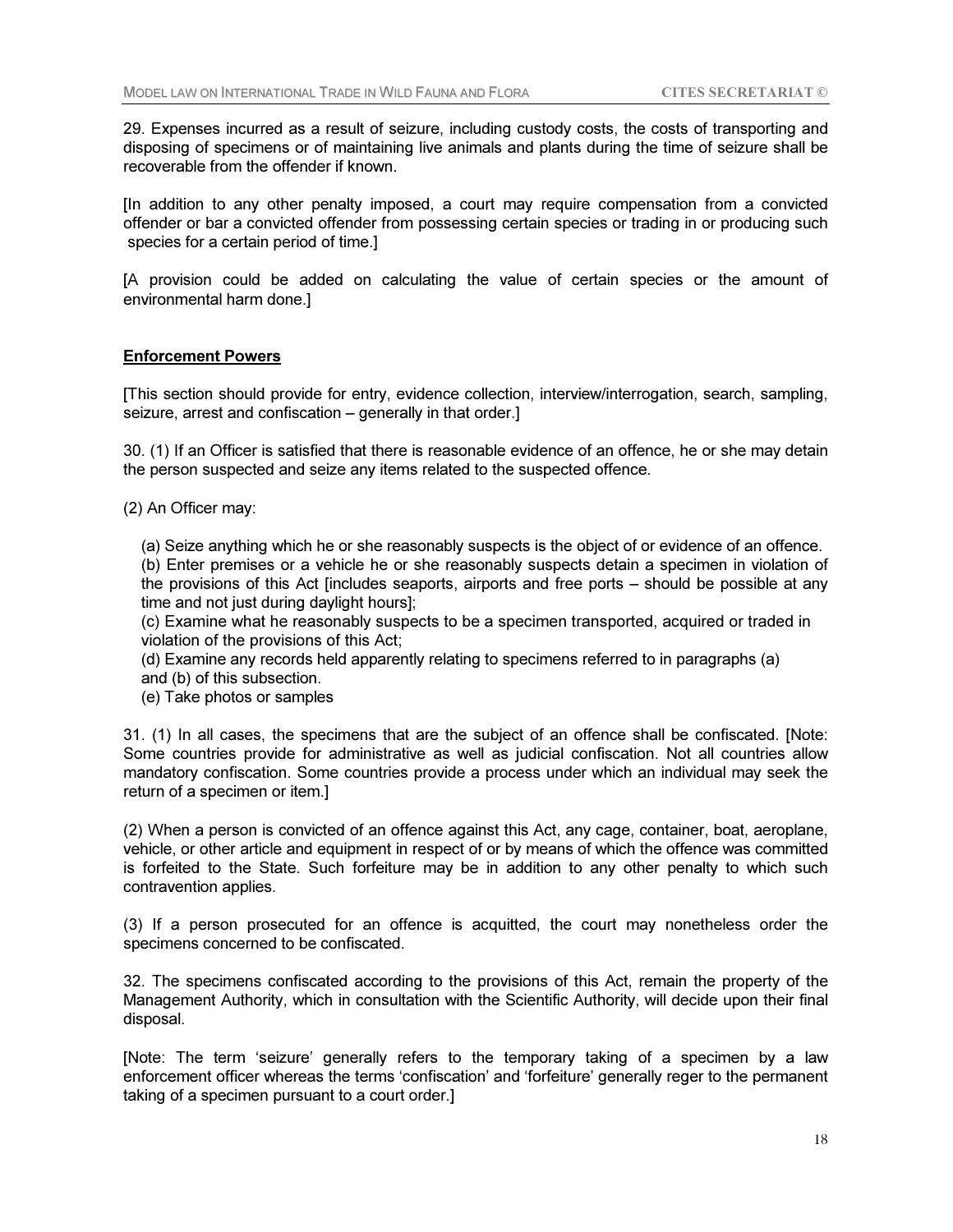# Disposal of confiscated specimens

[This section needs elaboration. Rescue centers could be mentioned here.]

# PART 8 Incentives and Financial Provisions

33. (1) Any expenses incurred by any Government department in connection with this Act shall be defrayed out of money provided by Parliament.

(2) There shall be paid out of money provided by Parliament any increase attributable to this Act in the sums so payable under any other Act.

34. The Management Authority may charge a fee, at a rate set by the Government, for the processing of applications for permits and certificates and for the issue of permits and certificates.

35. The Minister shall establish a special fund to be used only for the conservation of wildlife and the implementation and enforcement of CITES and of this Act, including the establishment and management of Rescue Centres referred to in section 8 (e). Any fee charged under Part 4, as well as any voluntary contribution by individuals or organizations, shall be paid to the fund.

# PART 9 **General**

36. Nothing in the present Act shall restrict the provisions of any other Act. [but its effect on other legislation (e.g. amendment or repeal) should be indicated.]

37. (1)This Act is applicable within the claimed jurisdiction of the courts of (name of the country)

(2) Anyone may take appropriate action in the courts to enforce the provisions of this Act. [is this a citizen suit provision?]

38. The Minister may by Statutory Instrument make additional orders or regulations to provide for improved application of the provisions of this Act.

# SCHEDULE 1

Schedule 1 shall list all animal and plant species listed in Appendix I of CITES.

# SCHEDULE 2

Schedule 2 shall list all animal and plant species listed in Appendix II of CITES.

# SCHEDULE 3

Schedule 3 shall list all animal and plant species listed in Appendix III of CITES.